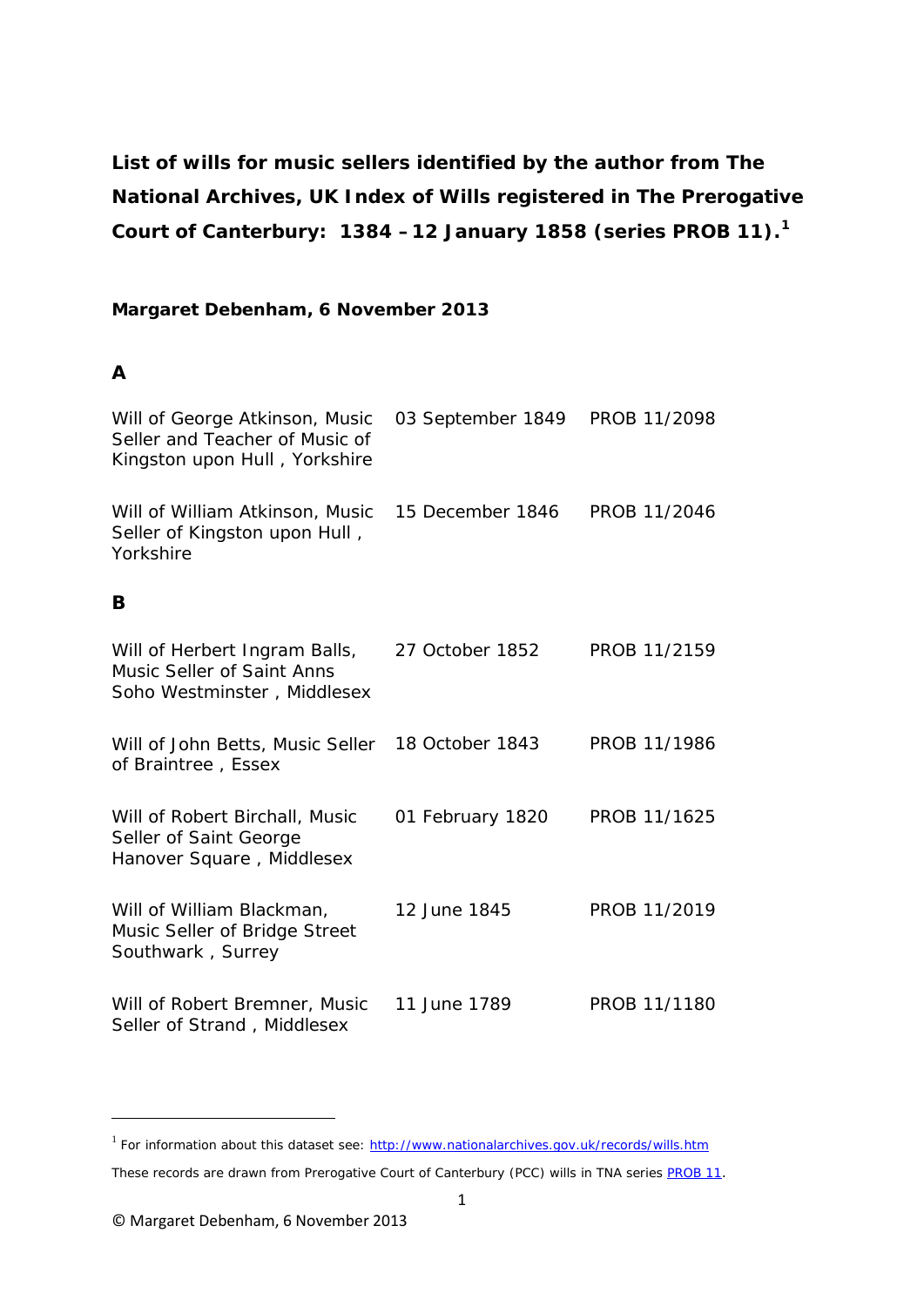| Will of Francis Fane Broderip,<br>Music Seller of Saint Martin in<br>the Fields, Middlesex        | 16 July 1807     | PROB 11/1464 |
|---------------------------------------------------------------------------------------------------|------------------|--------------|
| Will of Joseph Buchinger,<br>Music Seller of Soho,<br>Middlesex                                   | 16 December 1830 | PROB 11/1778 |
| C                                                                                                 |                  |              |
| Will of Samuel Chappell, Music<br>Seller of Saint George<br>Hanover Square, Middlesex             | 20 January 1835  | PROB 11/1841 |
| Will of George Cocks, Music<br>Seller of No 57 Wells Street<br>Oxford Street London,<br>Middlesex | 19 February 1846 | PROB 11/2030 |
| D                                                                                                 |                  |              |
| Will of William Davies, Music<br>Seller of Southampton,<br>Hampshire                              | 04 May 1838      | PROB 11/1895 |
| Will of James Davenport,<br>Music Seller of All Saints<br>Oxford, Oxfordshire                     | 06 February 1818 | PROB 11/1601 |
| Will of Charles Dibdin, Music<br>Seller of Saint Anne Soho,<br>Middlesex                          | 21 October 1814  | PROB 11/1561 |
| Will of John Downing, Music<br>Seller of Saint Mary Islington,<br>Middlesex                       | 15 June 1844     | PROB 11/2000 |
| Will of John Duncombe, Book<br>and Music Seller of No 17<br>Holborn, City of London               | 24 November 1853 | PROB 11/2180 |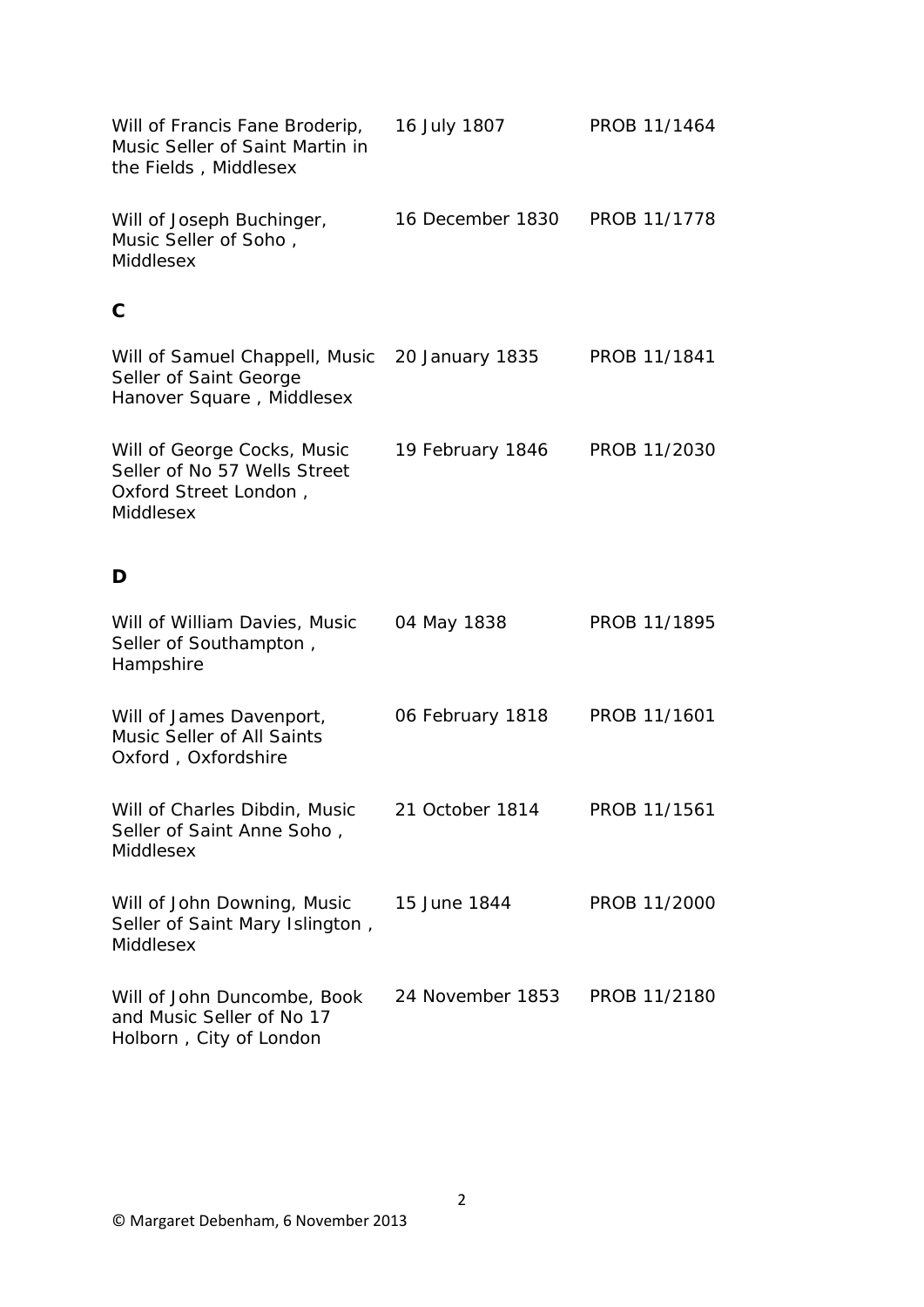### **E**

| Will of Charles Elston, Music<br>Seller and Print Publisher of<br>Leamington Priors,<br>Warwickshire                | 04 April 1849     | PROB 11/2091 |
|---------------------------------------------------------------------------------------------------------------------|-------------------|--------------|
| Will of William Etherington,<br>Professor of Music and Music<br>Seller of Richmond, Surrey                          | 01 December 1843  | PROB 11/1989 |
| F, G                                                                                                                |                   |              |
| Will of John Fentum, Music<br>Seller of Saint Martin in the<br>Fields, Middlesex                                    | 16 December 1806  | PROB 11/1453 |
| H, I, J                                                                                                             |                   |              |
| Will of Henry Hill, Musical<br>Instrument Manufacturer and<br>Music Seller of Saint James<br>Westminster, Middlesex | 27 July 1839      | PROB 11/1913 |
| Will of John Jauncey, Music<br>Seller of Saint Mary's<br>Islington, Middlesex                                       | 09 October 1829   | PROB 11/1761 |
| K                                                                                                                   |                   |              |
| Will of John Keegan, Music<br>Seller of Saint James<br>Westminster, Middlesex                                       | 19 March 1852     | PROB 11/2149 |
| L                                                                                                                   |                   |              |
| Will of Lewis Lavenu, Music<br>Seller of New Bond Street,<br>Middlesex                                              | 03 September 1818 | PROB 11/1608 |
| Will of James Lintern, Music<br>Seller of Bath, Somerset                                                            | 11 April 1817     | PROB 11/1591 |
| Will of James Longman, late<br>Music Seller of Cheapside,                                                           | 20 February 1804  | PROB 11/1405 |
|                                                                                                                     | 3                 |              |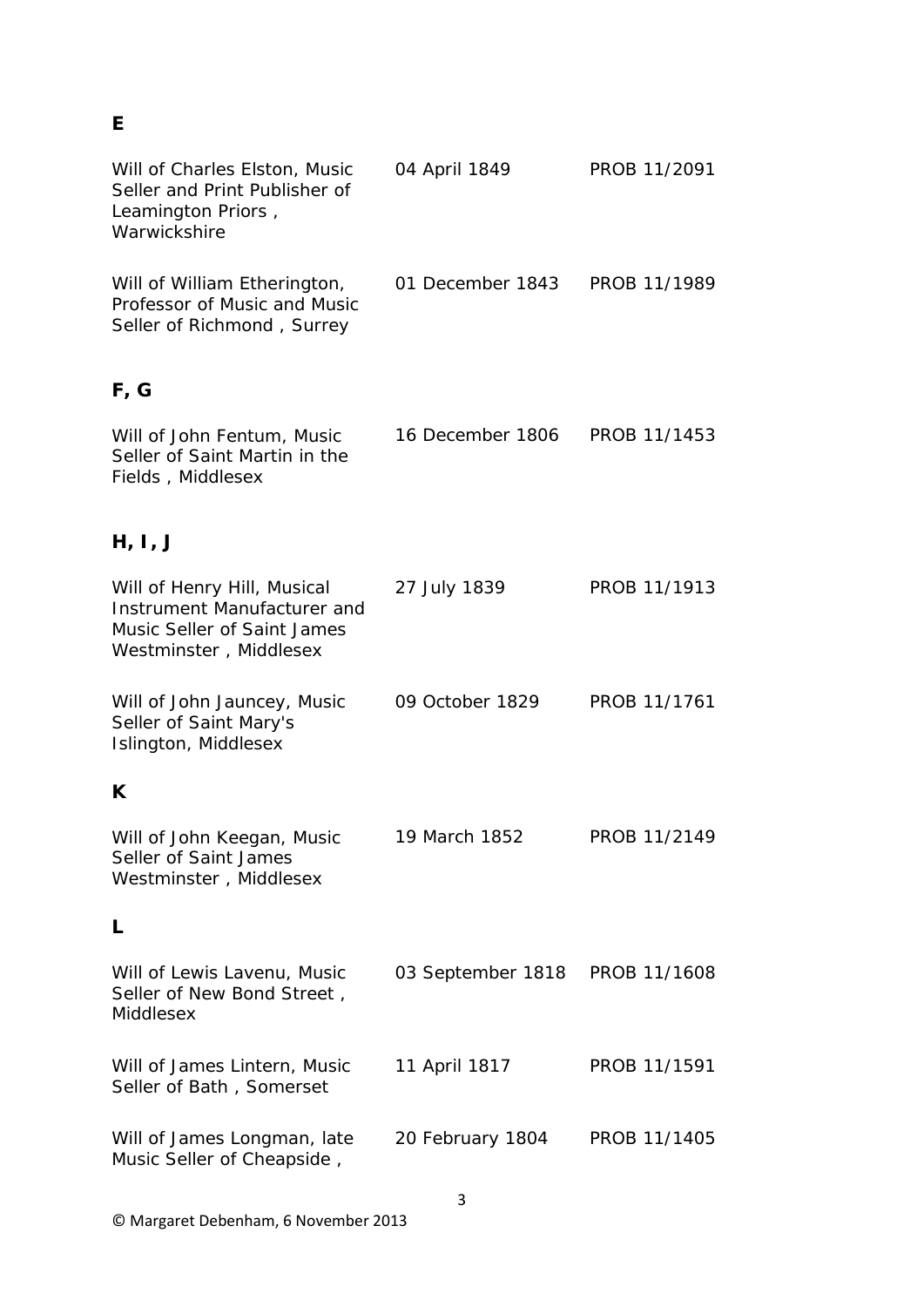## City of London

## **M, N, O**

| Will of Samuel Major, Music<br>Seller of Saint Bartholomew<br>the Less, Middlesex                | 12 June 1816      | PROB 11/1581 |
|--------------------------------------------------------------------------------------------------|-------------------|--------------|
| Will of William Meyrick, Music<br>Seller of Great Yarmouth,<br><b>Norfolk</b>                    | 24 September 1844 | PROB 11/2005 |
| P, Q. R                                                                                          |                   |              |
| Will of James Paine, Music<br>Seller of Saint Marylebone,<br>Middlesex                           | 30 November 1855  | PROB 11/2222 |
| Will of Edward Pettet,<br>Professor of Music and Music<br>Seller of Brighton, Sussex             | 19 March 1851     | PROB 11/2129 |
| Will of John Preston, Music<br>Seller of Strand, Middlesex                                       | 08 January 1798   | PROB 11/1301 |
| S, T                                                                                             |                   |              |
| Will of William Sabin, Music<br>Seller of Birmingham,<br>Warwickshire                            | 14 June 1845      | PROB 11/2020 |
| Will of Thomas Skillern, Music<br>Engraver and Music Seller of<br>Saint Martins Lane, Middlesex  | 31 January 1800   | PROB 11/1336 |
| Will of Robert Summerhayes,<br>Watch and Clock Maker and<br>Music Seller of Taunton,<br>Somerset | 03 October 1857   | PROB 11/2259 |